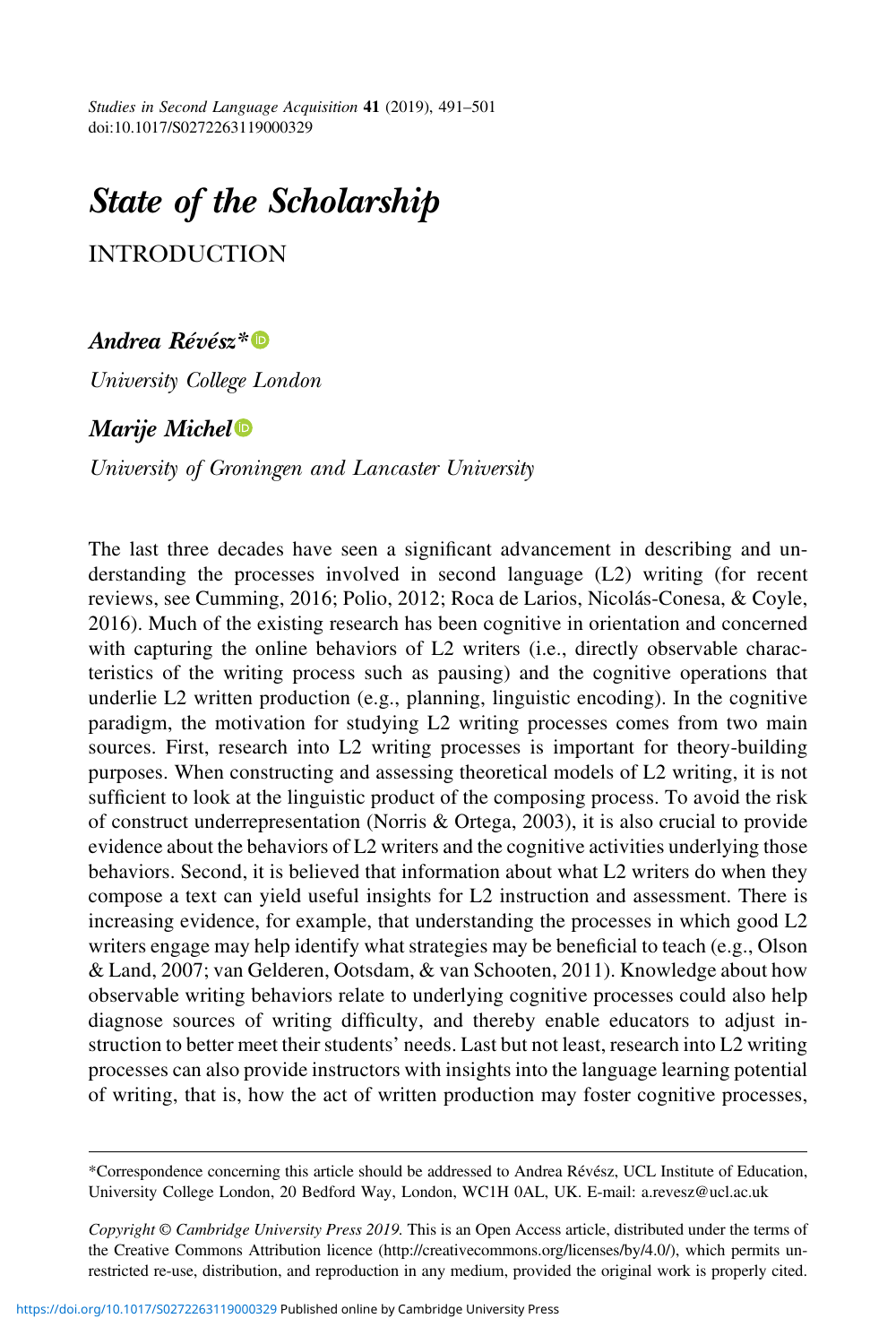which are assumed to facilitate L2 development (Manchón & Roca de Larios, 2007a). In short, L2 writing process research may inform L2 instruction and assessment by advancing our understanding of both the learning-to-write and writing-to-learn dimensions of  $L2$  writing (Manchón, 2011).

Over the past decades, a variety of methods have been employed to explore L2 writing processes, with a view to informing cognitive models of writing and generating insights for L2 instruction. The aim of this special issue is to highlight methodological innovations in the field. We also intend to demonstrate how adopting new data-collection technologies and approaches to data analysis and combining these in innovative ways can generate new and more valid information about the L2 writing process and open up new avenues for research. This focus on methodological issues appears timely not only in the context of L2 writing research but also against the backdrop of increasing interest in and growing awareness of methodological considerations in the larger field of L2 research (Marsden & Plonsky, 2018). This introduction provides a brief review of previous theoretical and related empirical work on L2 writing processes; discusses the potential of various methods, both more traditional and novel, to gain insights about the cognitive activities of L2 writers; and finally introduces the five empirical studies included in the special issue with a focus on their methodological contribution.

### THEORETICAL PERSPECTIVES AND EMPIRICAL INSIGHTS ON THE L2 WRITING PROCESS

Much of the research into L2 writing processes has been inspired by cognitive models originally developed to explain the process of first language (L1) writing. Initially, Hayes and Flower's (1980) model was mainly selected as the theoretical basis for L2 investigations. Based on research in cognitive psychology, this model describes writing as a recursive, nonlinear process of problem solving, including three subprocesses: planning, which entails the generation of ideas, organization, and setting of goals; translation, involving the conversion of plans and thoughts into linguistic form; and reviewing, which comprises editing and reading the evolving text. These processes interact with the task environment, defined by the task instructions and the text written so far; and draw on information retrieved from the writer's long-term memory, such as stored plans for writing and knowledge of the topic, audience, grammar, and writing conventions. This complex set of operations is coordinated and controlled by the monitor. Informed by this model, a principal focus of L1 and L2 writing research was to identify differences in the behaviors and cognitive processes of expert and novice writers. Researchers studying L2 users (e.g., Cumming, 1989; Raimes, 1987; Victori, 1999) revealed that, similar to L1 users, experienced L2 writers plan longer and make more elaborate plans than their less experienced counterparts. Also, experts revise more, and focus on both global and local issues, whereas novices tend to be more concerned with local problems.

The distinction between skilled and less skilled writers is also central to Bereiter and Scardamalia's (1987) model, a theoretical framework that was adopted by some ensuing studies into L2 writing processes. Bereiter and Scardamalia distinguish a basic knowledge-telling approach, in which writers share their knowledge about a topic through direct retrieval of content from long-term memory, from an expert knowledge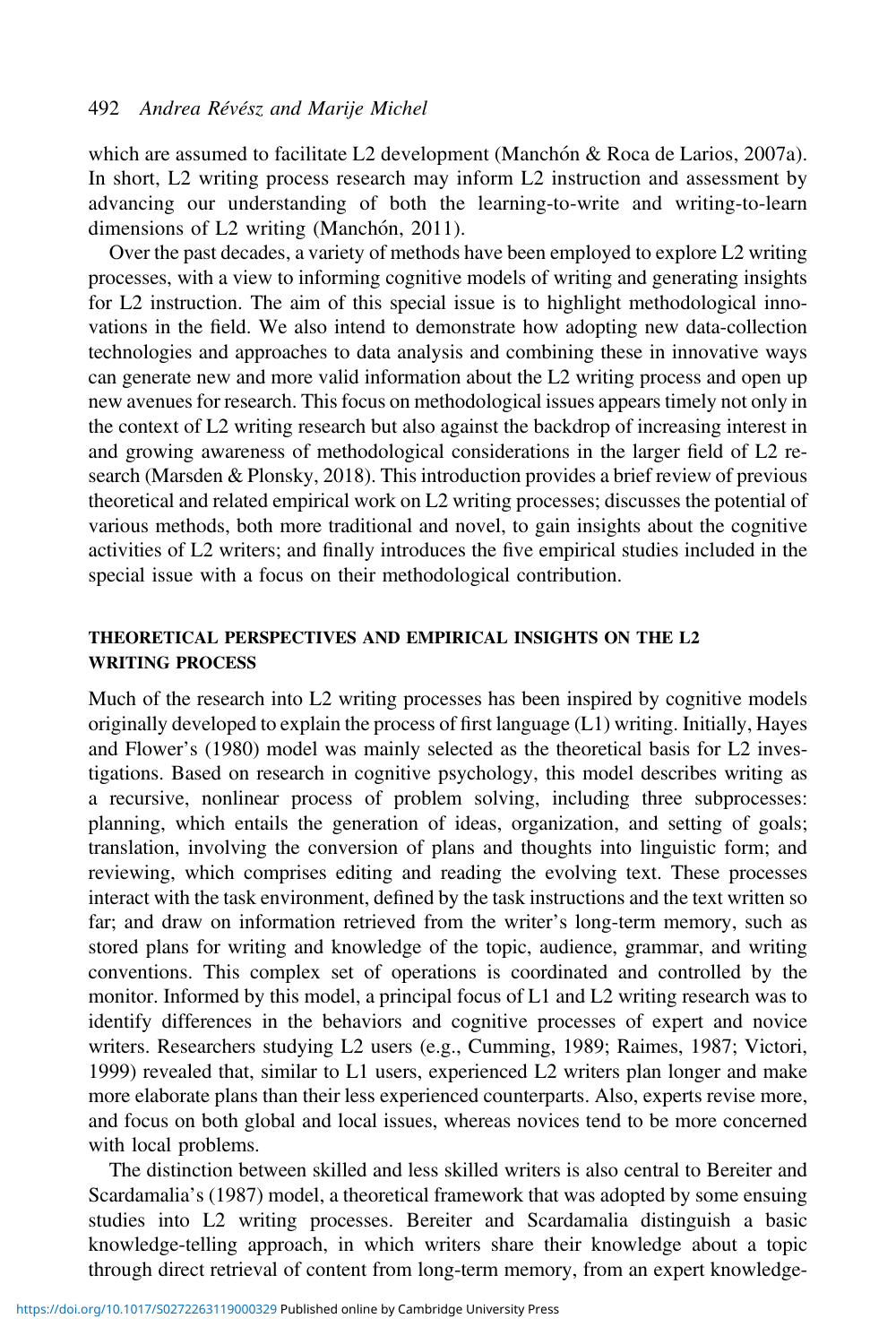transforming approach, in which writers do not only access ready-made information from memory to tell knowledge but also shape and revise it to correspond to their rhetorical functions in the emerging text. The few L2 studies that were conceptualized in terms of Bereiter and Scardamalia's model confirmed that, depending on their level of expertise, L2 writers indeed demonstrate knowledge-telling and knowledgetransforming behaviors to a differential degree (e.g., Cumming, 1995; Danzak, 2011).

A shared feature of Flower and Hayes' (1980) and Bereiter and Scardamalia's (1987) models is an emphasis on higher-level reflective thinking processes, with the implication that L1 and L2 writing processes are similar in terms of setting goals and generating content (Galbraith, 2009). Neither of the models, however, addresses the difficulties that may arise in the process of converting ideas into language, and how these might influence the content-generation process. Subsequent cognitive models of writing have placed greater emphasis on the cognitive operations involved in translating ideas into text, in light of empirical evidence demonstrating that text production is often an effortful and nonautomatic process, especially for L2 writers (Roca de Larios, Murphy, & Manchón, 1999). In their later work, Hayes and colleagues (Chenoweth & Hayes, 2003; Hayes, 1996, 2009) include more elaborate descriptions of linguistic encoding processes and assume more active interaction between translation and planning.

Likewise, Kellogg's (1996) cognitive model, the theoretical basis of several recent L2 investigations (e.g., Kormos, 2011; Révész, Kourtali, & Mazgutova, 2017; Révész, Michel, & Lee, 2017), provides detailed predictions about linguistic encoding processes, including lexical retrieval, syntactic encoding, and expression of cohesion. These are assumed to interact in a recursive manner with the processes of planning content and organization, execution (i.e., production of text through motor movements during handwriting or typing), and monitoring of the developing text. There is increasing empirical research indicating that L2 cognitive writing processes are well aligned with the writing stages and substages posited by Kellogg (Révész, Kourtali, et al., 2017; Révész, Michel, et al., 2017). However, less empirical evidence is available about when the stages and substages proposed occur, and how long they last during the writing process. In general, studies of writing processes have tended to examine the overall frequency and proportion of cognitive activities without considering when the cognitive activities occurred (Rijlaarsdam & van den Bergh, 1996), even though writing is assumed to be a dynamic and recursive process both in Kellogg's and earlier models of writing. The few L2 investigation that have addressed the temporal dimension of writing indicate that, indeed, L2 writers engage in specific writing processes and subprocesses to a differential extent at various writing stages (e.g., beginning, middle, end), and the distribution of cognitive activities over time depends on the writers' level of proficiency (Barkaoui, 2016; Manchón & Roca de Larios, 2007b; Roca de Larios, Manchón, Murphy, & Marín, 2008; Tillema, 2012) and the type of writing task (Barkaoui, 2016).

The dynamic nature of writing is also captured in Galbraith's (2009) model of writing. This model challenges classical writing models (Bereiter & Scardamalia, 1987; Flower & Hayes, 1980) on the grounds that they treat writing exclusively as a top-down, explicit process, where text production is assigned the passive role of translating previously formed ideas and manipulating existing content (Galbraith, 2009). Instead, inspired by connectionist models and empirical evidence that writing can affect thought, he proposed a dual-process model, which entails two types of processes: knowledge retrieval and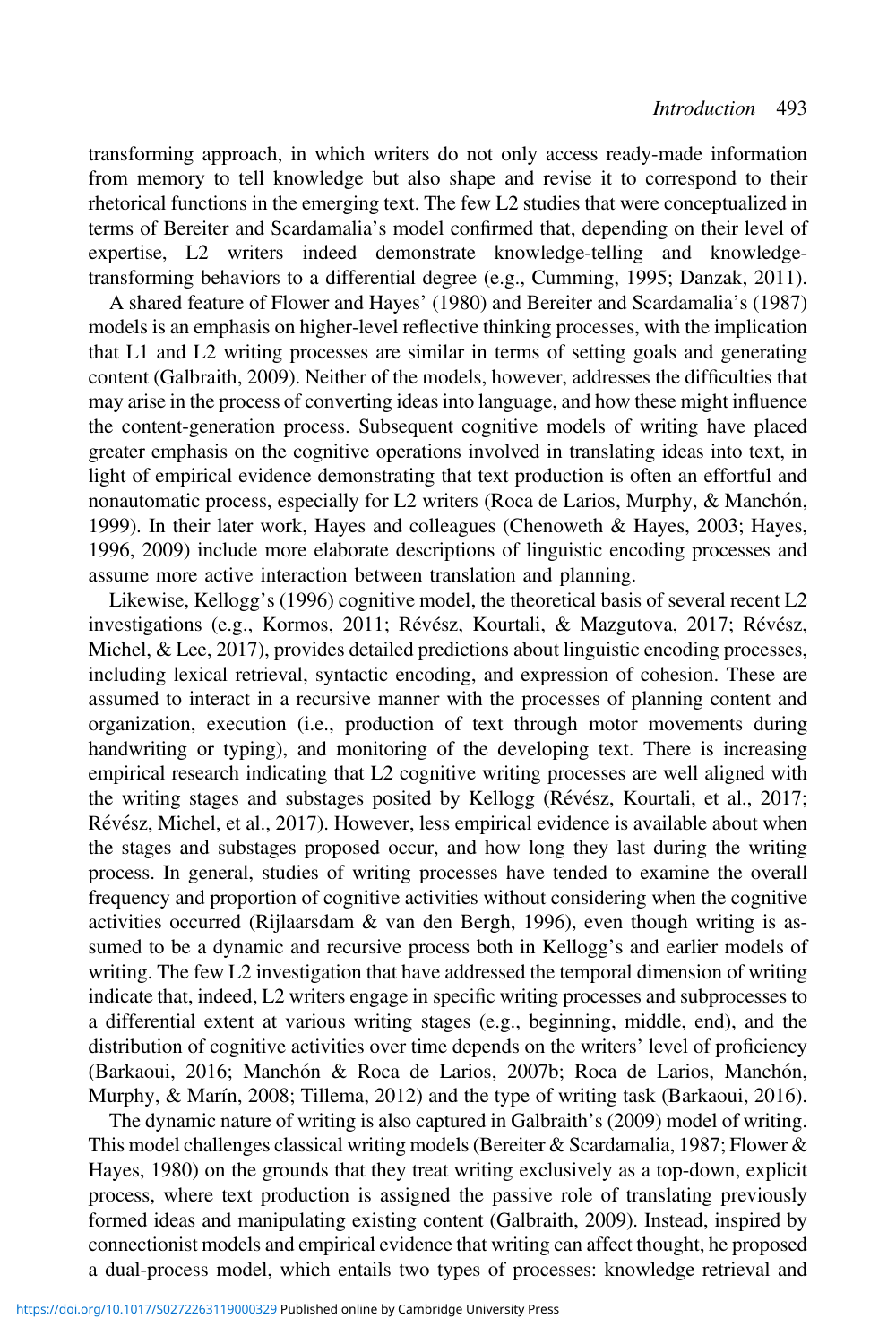knowledge constituting. As in the classical models, the knowledge-retrieval processes are explicit and involve retrieving existing knowledge from long-term memory, which may be reorganized in working memory to meet rhetorical aims. Knowledge-constituting processes, however, are implicit and can produce new content and ideas through synthesis, potentially leading to novel understandings during text production. According to Galbraith, effective writers rely on and can switch between these two conflicting processes. L2 writers, however, are expected to rely less on the knowledge-constituting system, given that they can produce shorter bursts of language due to their limited L2 proficiency (Chenoweth & Hayes 2003), and bursts are the basis for developing new ideas through implicit memory. Galbraith's model received some empirical confirmation in the context of L1 writing research (Galbraith, 1999; Galbraith, Torrance, & Hallam, 2006), but little is known about its applicability to L2 writing.

Several more recent writing models (e.g., Galbraith, 2009; Hayes, 1996; Kellogg, 1996, 2001) posit a key role for working memory. Drawing on Baddeley's (1986) multicomponent framework, Kellogg made explicit predictions regarding how the various components may affect the writing process. According to Baddeley's original model, working memory comprises three main components: a central executive and two domain-specific subsystems: the phonological loop and the visual-spatial sketchpad. In Kellogg's view, the central executive or supervisory system, is involved at all stages of the writing process, as multiple operations are happening in parallel. The phonological loop, which is responsible for the temporary retention and manipulation of verbal information, is called upon during translation and monitoring as these stages involve the processing of verbal material. The visual-spatial sketchpad, specialized for storing and handling visual and spatial information, is required when writers engage in planning and monitoring. Planning content involves generating prelinguistic ideas that often entail images, whereas monitoring necessitates maintaining an image of where different parts of the text are located. The small number of studies that have examined whether working memory is implicated in L2 writing confirmed a role for various aspects of working memory. Kormos and Sáfár (2008) and Adams and Guillot (2008) observed a positive link between phonological short-term memory and text quality, and Révész, Michel, and Lee (2017) found that phonological short-term memory, the visual spatial sketchpad, and executive functioning were all related to several aspects of text quality or type of online writing behavior in the direction predicted by Kellogg (1996, 2001).

Working memory, a construct interrelated with the processes of attention and awareness, is also implicated in theoretical perspectives that have been adopted as a basis for research exploring the language learning potential of writing, the consideration that L2 writing can serve as a venue for language learning (Manchón  $\&$  Roca de Larios, 2007a). This line of research has mainly been conceptualized drawing on Schmidt's (1994, 2001) Noticing Hypothesis and Swain's (1985, 1995) Output Hypothesis. Schmidt claims that attention is a necessary condition for L2 development; and noticing, defined as focal attention accompanied with awareness, further enhances the chance of new L2 features being encoded and then learned. Building on Schmidt's work, one tenet of the Output Hypothesis is that producing output induces learners to notice gaps in their interlanguage knowledge. In Swain's view, output production additionally provides a platform for testing hypotheses about the L2, and can serve as a point of departure for metalinguistic reflection. Reflecting these theoretical ideas, writing has been proposed as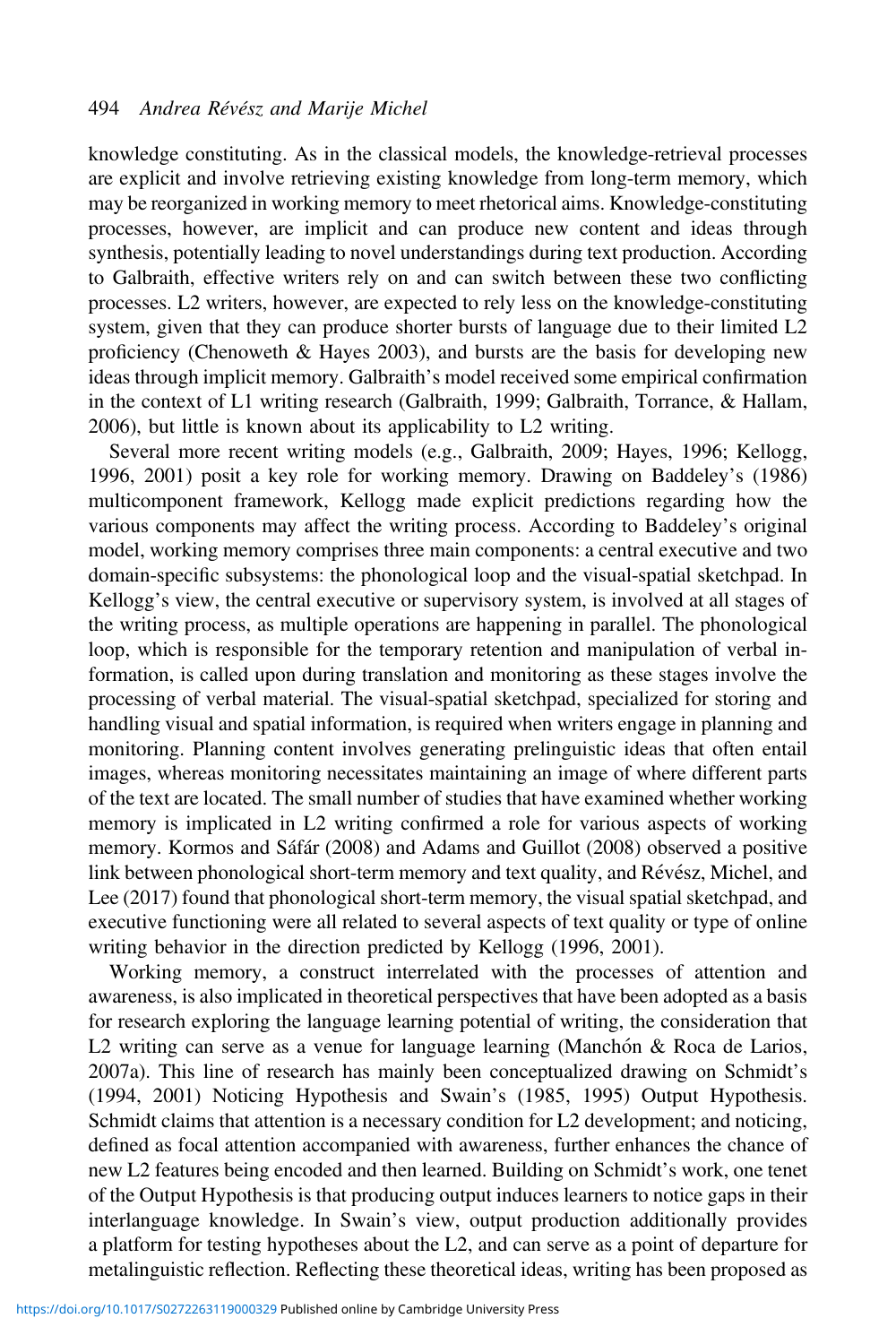an optimal platform for developing knowledge of and gaining control over the use of L2 form-meaning mappings (Cumming, 1990; Manchón & Roca de Larios, 2007a). By now, the presumed language learning benefits of writing have received much empirical confirmation (Manchón, 2011), with most studies employing the concept of languagerelated episode (LRE; Swain & Lapkin, 1995) as a unit of analysis to operationalize awareness. Previous studies in this area, however, have predominantly focused on collaborative writing (e.g., Storch, 2005); less research is available about the extent to which language learning opportunities arise during the process of individual writing.

## INVESTIGATING L2 WRITING PROCESSES: METHODOLOGICAL ISSUES AND POSSIBILITIES

With the aim of describing L2 writing processes and thereby informing L2 writing models and instruction, researchers have employed various methods, ranging from traditional techniques such as verbal reports, questionnaires, and interviews to the more recent use of state-of-the-art tools such as keystroke logging and eye-tracking. In reflection of current methodological practices and new developments in the field, the remainder of this section focuses on three techniques: verbal reports, keystroke logging, and eye-tracking.

To date, the majority of cognitively oriented research into L2 writing processes has relied on verbal reports, such as the think-aloud and stimulated recall procedures. Thinkalouds, or concurrent verbal reports, involve participants in describing their thoughts while they are in the process of composing. In the area of L2 writing, this technique has been employed to examine a number of topics, including the cognitive processes in which writers engage (e.g., Manchón, Roca de Larios, & Murphy, 2009), links between the writing process and product (e.g., Van Weijen, Van den Bergh, Rijlaarsdam, & Sanders, 2008), the use of L1 in L2 writing (e.g., Wang & Wen, 2002), and the strategy use of L2 writers (e.g., Yang & Shi, 2003). Although studies using think-alouds have contributed considerably to our current understanding about L2 writing processes, the technique has been criticized because the act of thinking aloud may lead to reactivity and thus jeopardize construct validity. In other words, concurrent verbalization of one's thoughts while composing may alter the writing process and/or the resulting writing product, leading to incorrect conclusions. The potential danger posed by reactivity has been scrutinized in several studies of writing (e.g., Yang, Hu, & Zhang, 2014; Yanguas & Lado, 2012), but so far, the findings are inconclusive (Polio & Freedman, 2017). Another possible threat associated with concurrent verbal reports concerns veridicality, that is, the incapability of verbal reports to capture all of the participants' thought processes. Indeed, there are individual differences in the ability to think aloud (Barkaoui, 2011), and some cognitive processes are not accessible to awareness and thus remain unavailable for verbalization (Polio & Freedman, 2017).

Like think-alouds, stimulated recall protocols are also widely used to investigate L2 writing processes. This technique intends to tap the thoughts that participants had during writing by employing *a posteriori* recall sessions (Gass & Mackey, 2016), using some tangible reminder (e.g., the text produced, video- or screen-recording of the writing process) to stimulate participants' recall. L2 researchers have utilized this technique, for example, to explore changes in writing processes over time (Sasaki, 2004), individual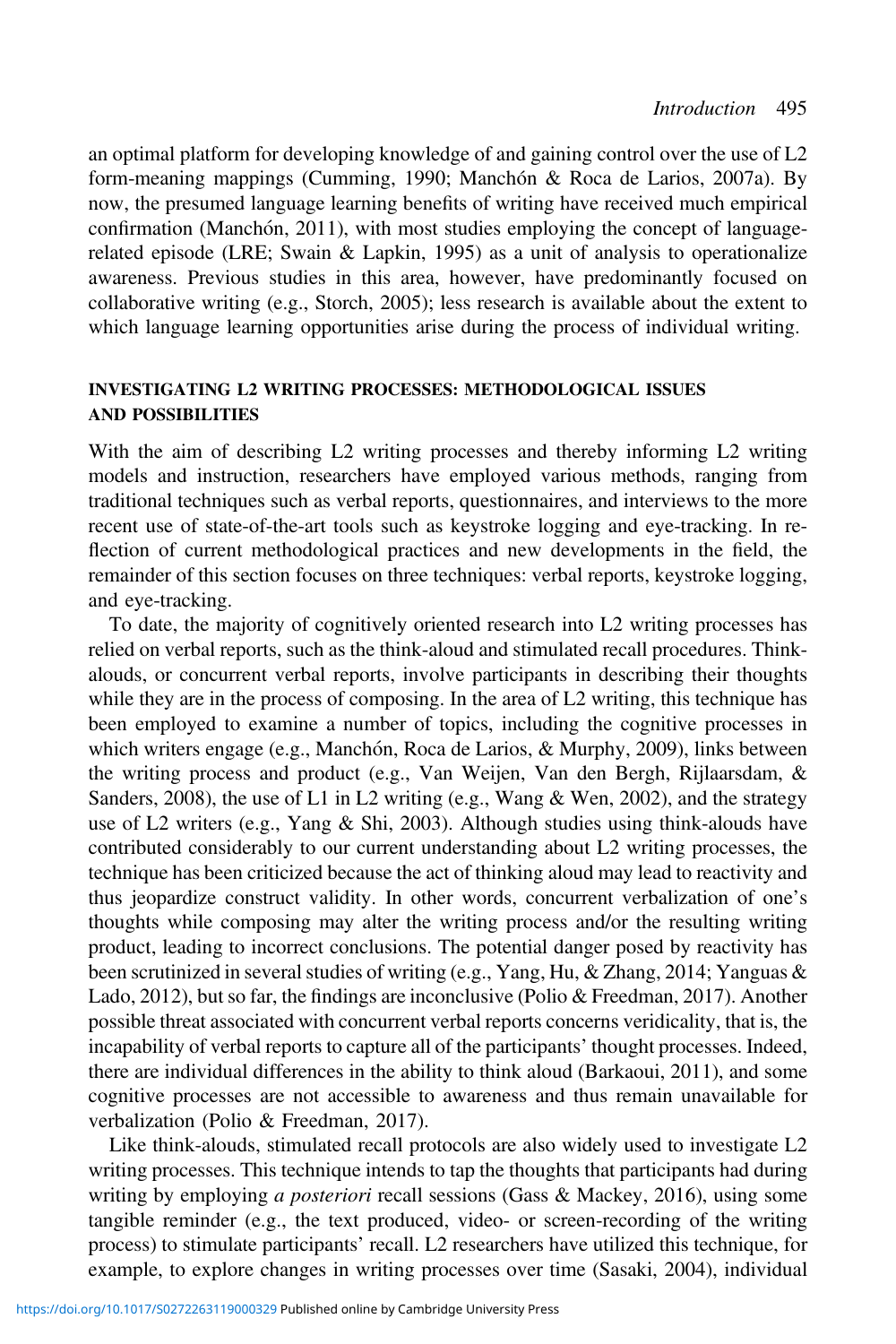differences in writing processes (Bosher, 1998), strategies adopted in L2 writing (DeSilva & Graham, 2015), and the impact of task complexity manipulations on writing processes (e.g., Révész, Kourtali, & Mazgutova, 2017). As compared to concurrent verbalization, stimulated recall has the advantage of posing reduced threat to reactivity, but it carries a higher risk in terms of veridicality. Due to memory decay, it is likely that participants cannot provide fully accurate and complete reports of the cognitive activities in which they previously engaged. However, a careful implementation of the technique can arguably mitigate the influence of potential issues with veridicality (Gass & Mackey, 2016).

Probably due to the limitations associated with verbal reports, more recently researchers have begun to use keystroke logging, alone or in combination with verbal reports, to capture real-time L2 writing processes. Keystroke-logging programs record the writers' keystrokes and mouse movements without interrupting the composing process, and the resulting log files provide detailed information about concurrent writing processes, such as fluency, pausing, and revision behaviors (Lindgren & Sullivan, 2019; Van Waes, Leijten, Lindgren, & Wengelin, 2015). Although a relatively new technique, a few L2 studies have already employed keystroke logging to examine the effects of proficiency (Barkaoui, 2016), task type (Barkaoui, 2016; Spelman-Miller, 2000), and task complexity (Révész, Kourtali, & Mazgutova, 2017) on L2 writing behaviors; to compare the behaviors of L1 and L2 writers (Stevenson, Schoonen, & De Glopper, 2006; Thorson, 2000; Tillema, 2012; Van Waes & Leijten, 2015); and to assess longitudinal changes in L2 writing behaviors (Spelman Miller, Lindgren, & Sullivan, 2008). Being unobtrusive and providing real-time data, keystroke logging appears to offer several benefits over verbal protocols. Data obtained with the help of keystroke logging, however, has the disadvantage of affording no direct evidence about the cognitive operations of L2 writers. In addition, keystroke logs, unlike verbal protocols, provide no information about the reading activities in which L2 writers are involved.

A way to address this limitation is to combine keystroke logging with eye-tracking methodology. This technique can be used to record the writer's moment-to-moment eye gaze or eye fixations they make while they are engaged in composing the text. The assumption underlying eye-tracking methodology is that the focus, order, and length of eye fixations reflect individuals' attentional allocation in processing visual information (Reichle, 2006). Thus, the joint use of eye-tracking and keystroke logging allows for recording not only physical text production processes but also viewing behaviors during writing. While eye-tracking has been employed in several L1 writing studies (e.g., de Smet, Leijten, & Van Waes, 2018; Johansson, Wengelin, Johansson, & Holmqvist, 2010), this technique is just beginning to be applied to investigate L2 writing processes. In one of the first studies to use this technique,  $\mathsf{R\acute{e}v\acute{e}s}z$ , Michel, and Lee (2017) examined L2 writers' viewing behaviors while pausing, with a focus on whether their eye fixations during pauses remained within the word, clause, sentence, or paragraph preceding the point of inscription. The researchers also triangulated the eye-tracking data with recordings of keystroke logs and stimulated recall comments. Similarly, Gánem-Gutiérrez and Gilmore (2018) used eye-tracking methodology together with digital screen capture and stimulated recall protocols to study L2 writing processes. In both studies, the combination of methods allowed for obtaining a more complete picture of the writing process than employing any of the methods alone would have afforded. Indeed, it would appear that a promising approach to overcoming the limitations of the various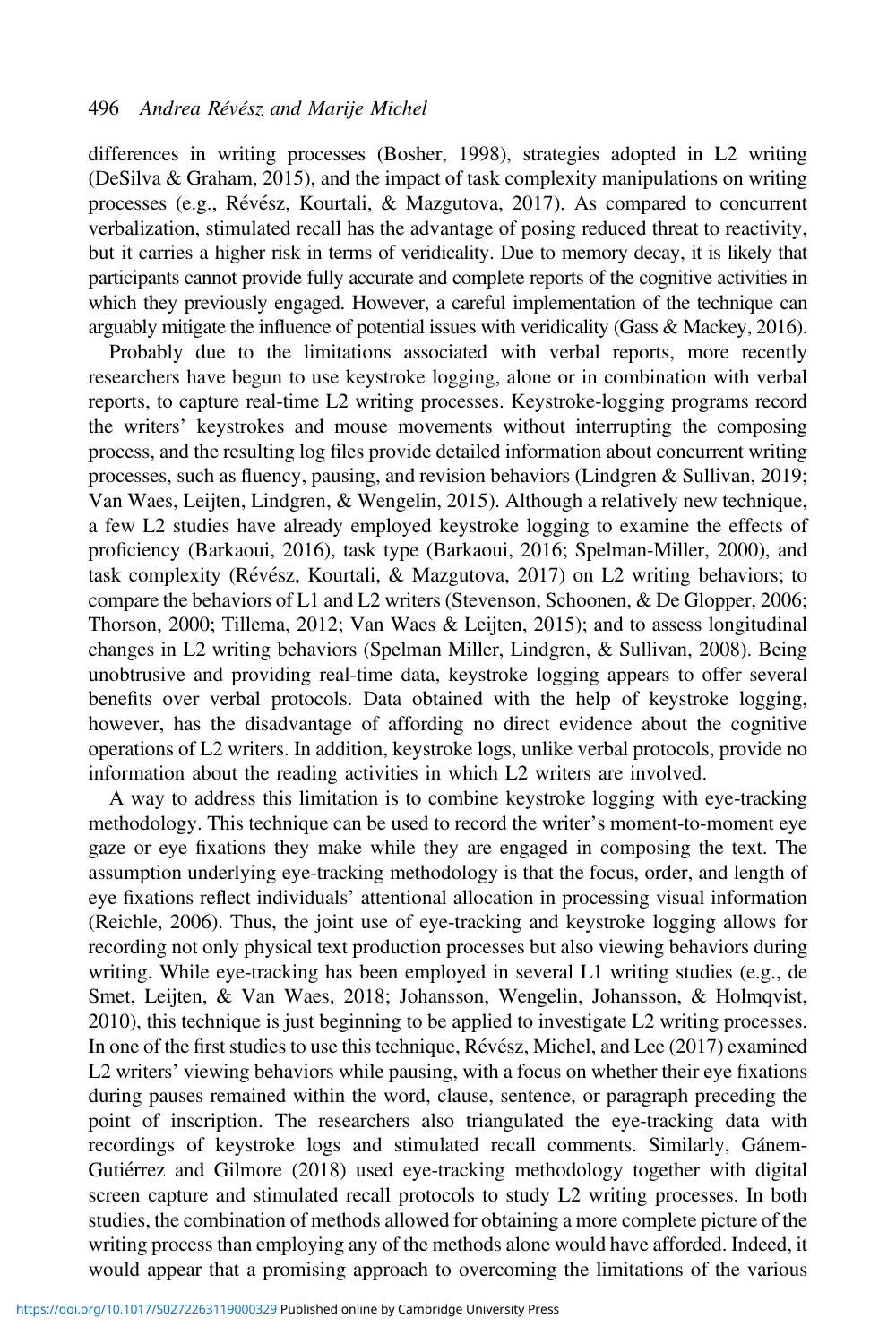methods is to use multiple data-collection techniques and triangulate the data obtained, thereby increasing the likelihood that valid inferences are made. This is also the approach that has been employed by several contributions to this special issue, as explained in the following section.

#### THE SPECIAL ISSUE

The articles in this special issue either adopt new technologies, employ novel analytical approaches, and/or combine new and more traditional methods in innovative ways to examine the L2 writing process. The articles included demonstrate how the use of novel techniques and analytical procedures, alone and/or together, can foster and lead to a more in-depth, detailed, and valid understanding of the L2 writing process.

The first empirical study by López-Serrano, Roca de Larios, and Manchón employed concurrent verbal protocols to explore the language learning potential of individual argumentative writing tasks. The methodological contribution of this research lies in the development of a theoretically motivated and empirically based coding system to categorize language-related reflections of L2 writers. Drawing on the idea that L2 writing is an important site for language development (Manchón,  $2011$ ), the specific aim of López-Serrano, Roca de Larios, and Manchón was to identify and characterize the processes in which individual writers engage when composing L2 texts. The dataset comprised transcriptions of 21 EFL writers' think-aloud protocols, which was coded for LREs (Swain & Lapkin, 1995). Then, the LREs were further reconceptualized and categorized according to five dimensions: linguistic focus, resolution, strategy use, depth of processing, and orientation. López-Serrano, Roca de Larios, and Manchón also provide examples for the various coding categories based on the dataset, but the primary outcome of the study is the coding scheme, which can be used in future research to conduct in-depth analyses of the LREs that emerge during individual L2 writing and to classify them in terms of the potential for language development they may involve.

The next contribution by Barkaoui examines L2 writers' pausing behaviors as a window into writers' cognitive processes. Barkaoui begins with a comprehensive literature review of previous work on pausing during writing, which is followed by an extensive introduction to keystroke logging methodology, highlighting both the advantages and challenges associated with the technique. In the second part of the article, Barkaoui illustrates how pausing data can be collected, analyzed, and interpreted. In doing so, he relies on keystroke-logging data of 68 L2 writers of English, who performed a version of the integrated and independent TOEFL iBT writing task. The study demonstrates the ways in which keystroke-logging data can be utilized to investigate the influence of factors such as proficiency, keyboarding skills, task type, and stage of writing (beginning, middle, end) on pause frequency, duration, and location. Barkaoui found that high-proficiency students tended to pause less often than low-proficiency writers. Interestingly, pauses were also found to be longer initially, probably to allow writers to plan their text in greater detail. Finally, the initial stage elicited fewer but longer pauses on the integrated task, possibly because writers were rereading the input text at the beginning of this task type.

Another empirical study by Leijten, Van Waes, Schrijver, Bernolet, and Vangehuchten also used keystroke logging to tap L2 writing processes. The researchers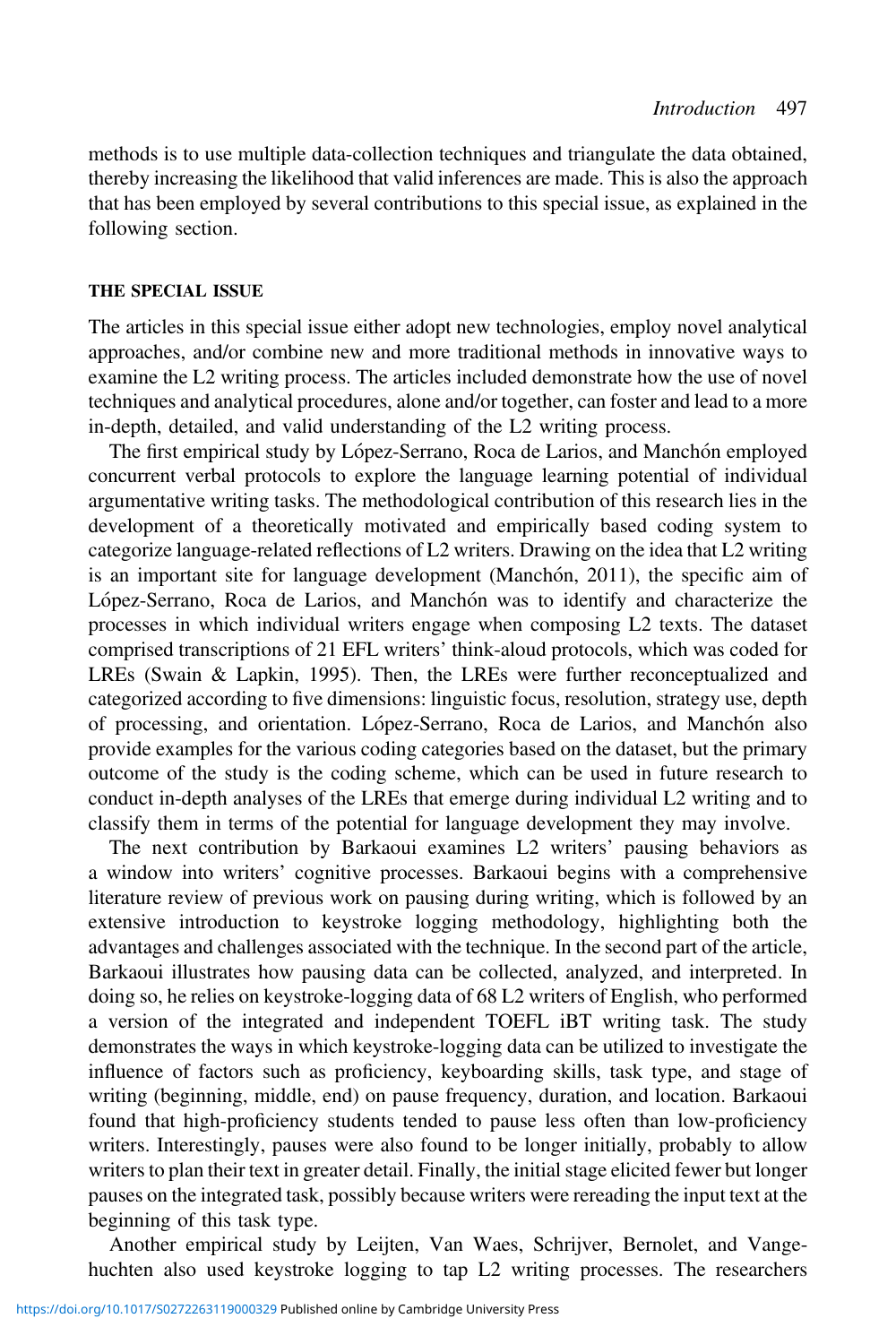compared the writing performance of 280 university students, who engaged in sourcebased writing in both their L1 Dutch and L2 English. The participants were asked to write texts drawing on three different sources: a report, a web text, and a newspaper article. Using the software Inputlog (Leijten & van Waes, 2013), the resulting keystroke logs were analyzed for frequency and duration of pausing and source use at five different stages of the writing process. Confirmative factor analysis showed three components to be relevant to describe source use in L1 and L2 writing: (a) initial reading time, (b) interaction with sources, and (c) the degree of variance in source use throughout the writing process. Regardless of whether the students wrote in their L1 and L2, those who produced high-quality texts spent most of the first interval consulting the source texts. Then, this initial stage was followed by an intensive writing time, during which more skillful writers frequently switched between the text and sources for short periods. In the final stage, hardly any source use was logged for successful writers, as they focused on revising their texts.

The next empirical contribution is among the first studies to employ eye-tracking methodology in combination with keystroke logging in L2 writing research. The study by Chukharev-Hudilainen, Saricaoglu, Torrance, and Feng demonstrates a sophisticated method of investigating writing disfluencies and the nature of associated cognitive processes, using a tool they had developed to record time-aligned logs of eye gazes and keystrokes. The participants were 24 Turkish L1 writers, who completed two writing tasks, one in Turkish and one in L2 English. The study utilized largely automated analyses to examine interkey intervals or pauses at different locations (e.g., within word) and their relationships to viewing patterns (e.g., lookback distance). The results confirmed that the participating writers were significantly slower in their L2 than L1. In line with previous research (e.g., Révész, Michel, et al., 2017), the researchers also found that, irrespective of the language used, pauses at smaller linguistic units were associated with shorter lookback distances, and pausing at larger linguistic units was related to longer lookback distances. Unexpectedly, however, writers proved faster at starting a new clause in the middle of a sentence in their L2 than L1, followed by longer pauses within the new clause. Writers also consulted the previous sentences more often when writing in their L2. Chukharev-Hudilainen, Saricaoglu, Torrance, and Feng interpreted this behavior as a potential threat to text quality, given that the co-occurrence of a clauseinitial pause and a lookback beyond the current sentence likely indicates that the L2 writer's attention was diverted away from the emerging linguistic unit.

The last empirical study in the special issue by Révész, Michel, and Lee used eye tracking together with keystroke logging and retrospective verbal reports to examine the revision and pausing behaviors of L2 writers and the cognitive processes underlying them. Thirty advanced-level Chinese writers of English completed a version of the IELTS Academic Writing task 2 while their keystrokes were logged and viewing behavior was recorded. In addition, a subset of the participants took part in stimulated recall interviews immediately after task performance. The study found that pausing at larger textual units was more likely to be related to lookbacks further in the text and higherorder writing processes. By contrast, pauses at lower textual units were linked to shorter lookbacks and lower-order writing processes. The results also revealed that, before revising their text, participants had most often viewed the text that they later altered or their eye gazes had remained off the screen. More revisions focused on language- than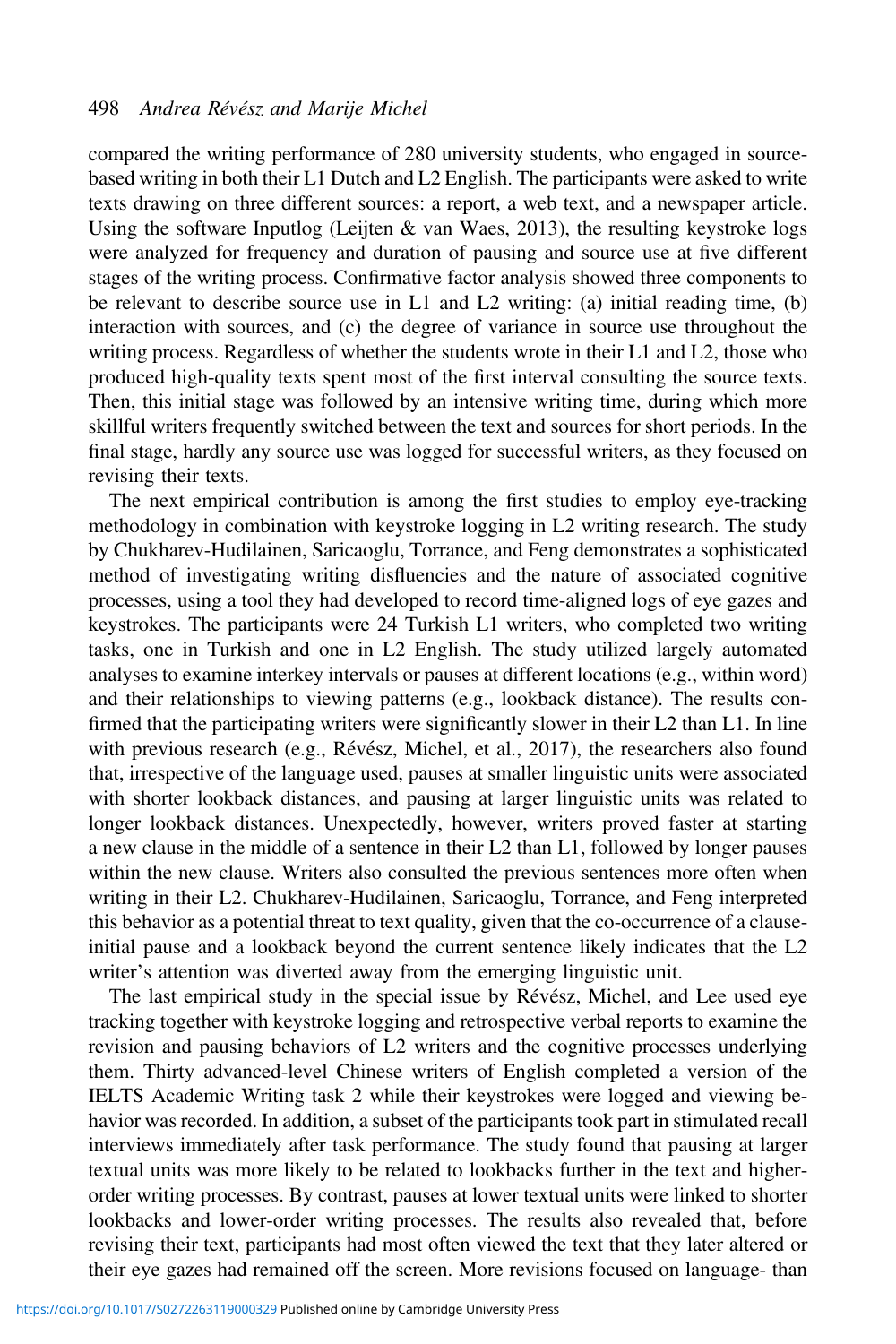content-related issues, but when the revisions involved larger textual units, the difference in the number of language- and content-focused stimulated recall comments was smaller. In general, Révész, Michel, and Lee found that the triangulation of the three data sources enabled them to obtain a fuller and more valid picture of the writing process than using a single data source would make possible.

The epilogue by Galbraith and Vedder first considers the theoretical frameworks within which previous work on L2 writing processes has been situated. Then, the researchers provide a synthesis of the empirical studies included in the special issue, highlighting promising methodological advances and associated challenges. Galbraith and Vedder conclude that the methods described in the special issue promise to equip researchers with tools that will enable a deeper understanding of the complex cognitive processes involved in L2 writing.

#### REFERENCES

- Adams, A. M., & Guillot, K. (2008). Working memory and writing in bilingual students. International Journal of Applied Linguistics, 156, 13–28.
- Baddeley, A. D. (1986). Working memory. London, UK: Oxford University Press.
- Barkaoui, K. (2011). Think-aloud protocols in research on essay rating: An empirical study of their veridicality and reactively. Language Testing, 28, 51–75.
- Barkaoui, K. (2016). What and when second-language learners revise when responding to timed writing tasks on the computer: The roles of task type, second language proficiency, and keyboarding skills. The Modern Language Journal, 100, 320–240.
- Bereiter, C., & Scardamalia, M. (1987). The psychology of written composition. Hillsdale, NJ: Lawrence Erlbaum Associates.
- Bosher, S. (1998). The composing process of three Southeast Asian writers at the postsecondary level: An exploratory study. Journal of Second Language Writing, 7, 205–241.
- Chenoweth, A., & Hayes, J. (2003). The inner voice in writing. Written Communication, 20, 99–118.
- Cumming, A. (1989). Writing expertise and second-language proficiency. Language Learning: A Journal of Applied Linguistics, 39, 81–141.
- Cumming, A. (1990). Metalinguistic and ideational thinking in second language composing. Written Communication, 7, 482–511.
- Cumming, A. (1995). Fostering writing expertise in ESL composition instruction: Modeling and evaluation. In D. Belcher & G. Braine (Eds.), Academic writing in a second language: Essays on research and pedagogy (pp. 375–397). Norwood, NJ: Ablex.
- Cumming, A. (2016). Theoretical orientations to L2 writing. In R. M. Manchón & P. K. Matsuda (Eds.), Handbook of second and foreign language writing (pp. 65–88). Boston, MA, and Berlin, Germany: De Gruyter Mouton.
- Danzak, R. L. (2011). The integration of lexical, syntactic, and discourse features in bilingual adolescents' writing: An exploratory approach. Language, Speech, and Hearing Services in Schools, 42, 491–505.
- De Silva, R., & Graham, S. (2015). The effects of strategy instruction on writing strategy use for students of different proficiency levels. System, 53, 47–59.
- de Smet, M. J. R., Leijten, M., & Van Waes, L. (2018). Exploring the process of reading during writing using eye tracking and keystroke logging. Written Communication, 35, 411–447.
- Galbraith, D. (1999). Writing as a knowledge-constituting process. In M. Torrance & D. Galbraith (Eds.), Knowing what to write (pp. 139–160). Amsterdam, The Netherlands: Amsterdam University Press.
- Galbraith, D. (2009). Cognitive models of writing. German as a Foreign Language, 2–3, 7–22.
- Galbraith, D., Torrance, M., & Hallam, J. (2006). Effects of writing on conceptual coherence. In Proceedings of the 28th Annual Conference of the Cognitive Science Society (pp. 1340–1345). Mahway, NJ: Erlbaum.
- Gánem-Gutiérrez, G. A., & Gilmore, A. (2018). Tracking the real-time evolution of a writing event: Second language writers at different proficiency levels. Language Learning, 68, 469–506.
- Gass, S., & Mackey, A. (2016). Stimulated recall in second language research (2nd ed.). New York, NY: Routledge.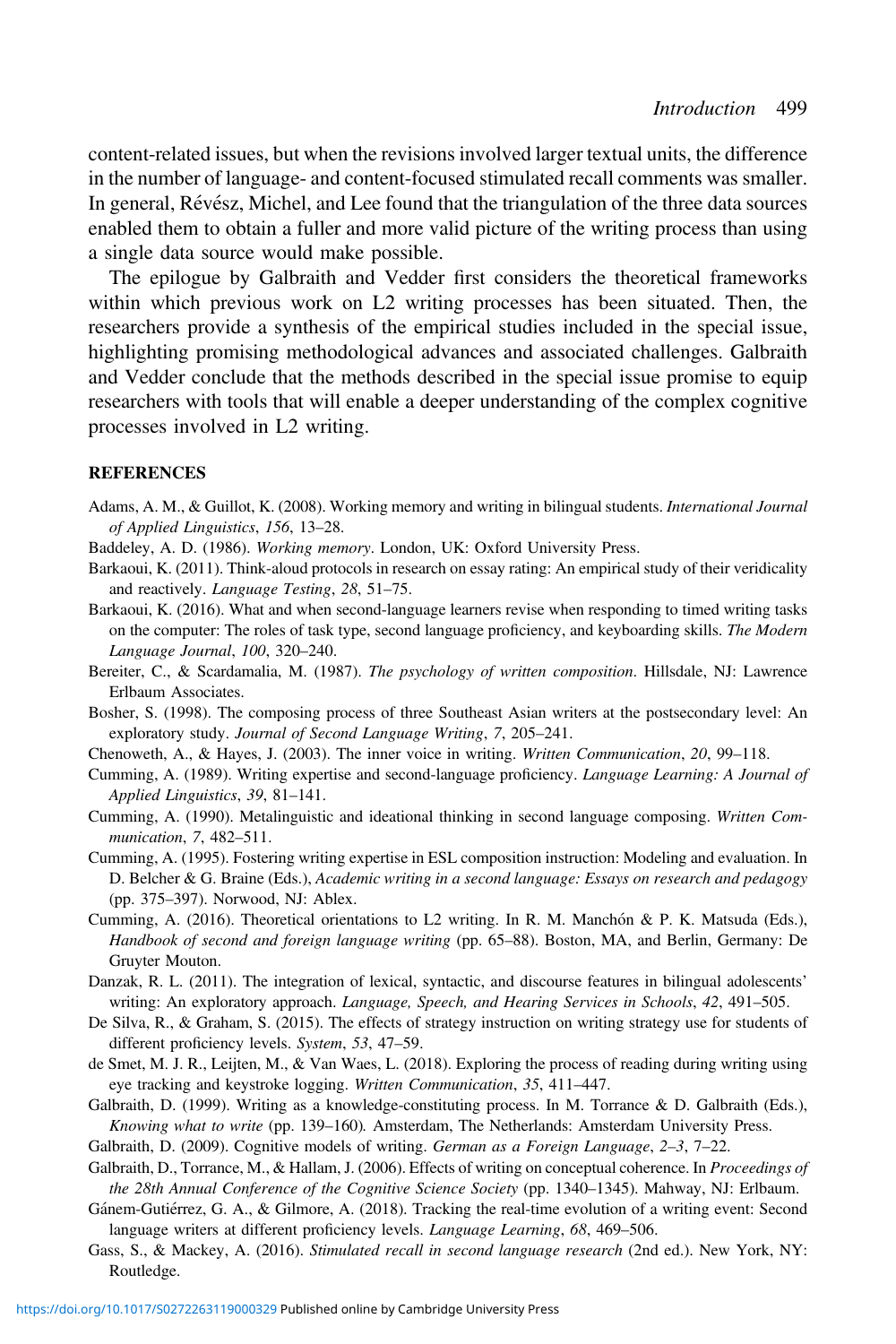#### 500 Andrea Révész and Marije Michel

- Hayes, J. R. (1996). A new framework for understanding cognitive and affect in writing. In C. M. Levy & S. Ransdell (Eds.), The science of writing: Theories, methods, individual differences, and applications (pp. 1–28). Mahwah, NJ: Lawrence Erlbaum Associates.
- Hayes, J. R. (2009). From idea to text. In R. Beard, D. Myhill, J. Riley, & M. Nystrand (Eds.), The Sage handbook of writing development (pp. 65-79). London, UK: Sage Publications.
- Hayes, J. R., & Flower, L. S. (1980). Identifying the organization of writing processes. In L. W. Gregg & E. R. Steinberg (Eds.), Cognitive processes in writing (pp. 3–30). Hillsdale, NJ: Erlbaum.
- Johansson, R., Wengelin, A., Johansson, V., & Holmqvist, K. (2010). Looking at the keyboard or the monitor: Relationship with text production processes. Reading and Writing, 23, 835–851.
- Kellogg, R. (1996). A model of working memory in writing. In M. Levy & S. Ransdell (Eds.), The science of writing: Theories, methods, individual differences, and applications (pp. 57-72). Mahwah, NJ: Lawrence Erlbaum Associates.
- Kellogg, R. (2001). Competition for working memory among writing processes. American Journal of Psychology, 114, 175–191.
- Kormos, J. (2011). Task complexity and linguistic and discourse features of narrative writing performance. Journal of Second Language Writing, 20, 148–161.
- Kormos, J., & Sáfár, A. (2008). Phonological short-term memory and foreign language performance in intensive language learning. Bilingualism: Language and Cognition, 11, 261–271.
- Lindgren, E., & Sullivan, K. (Eds.). (2019). Observing writing: Insights from keystroke logging and handwriting. Leiden, The Netherlands: Brill.
- Manchón, R. M. (Ed.). (2011). Learning-to-write and writing-to-learn in an additional language. Amsterdam, The Netherlands, and Philadelphia, PA: John Benjamins.
- Manchón, R. M., & Roca de Larios, J. (2007a). Writing-to learn in instructed language learning contexts. In E. Alcón Soler & M. P. Safont Jordà (Eds.), *Intercultural language use and learning* (pp.  $101-121$ ). Dordrecht, The Netherlands: Springer.
- Manchón, R. M., & Roca de Larios, J. (2007b). On the temporal nature of planning in L1 and L2 composing. Language Learning, 57, 549–593.
- Manchón, R. M., Roca de Larios, J. & Murphy, L. (2009). The temporal dimension and problem-solving nature of foreign language composing processes. Implications for theory. In R. M. Manchón (Ed.), Writing in foreign language contexts: Learning, teaching and research (pp. 102–124). Clevendon, UK: Multilingual Matters.
- Marsden, E., & Plonsky, L. (2018). Data, open science, and methodological reform in second language acquisition research. In A. Gudmestad & A. Edmonds (Eds.), Critical reflections on data in second language acquisition (pp. 219–228). Philadelphia, PA: John Benjamins.
- Norris, J., & Ortega, L. (2003). Defining and measuring L2 acquisition. In C. J. Doughty & M. H. Long (Eds.), The handbook of second language acquisition (pp. 717–761). Malden, MA: Blackwell.
- Olson, C. B., & Land, R. (2007). A cognitive strategies approach to reading and writing instruction for English language learners in secondary school. Research in the Teaching of English, 41, 269–303.
- Polio, C. (2012). Second language writing. In S. Gass & A. Mackey (Eds.), Handbook of second language acquisition (pp. 319–334). New York, NY: Routledge.
- Polio, C., & Freedman, D. (2017). Understanding, evaluating and conducting second language writing research. New York, NY: Routledge/Taylor & Francis.
- Raimes, A. (1987). Language proficiency, writing ability, and composing strategies: A study of ESL college student writers. Language Learning, 37, 439–468.
- Reichle, E. D. (2006). Theories of the "eye-mind" link: Computational models of eye-movement control during reading. Cognitive Systems Research, 7, 2–3.
- Révész, A., Kourtali, N., & Mazgutova, D. (2017). Effects of task complexity on L2 writing behaviors and linguistic complexity. Language Learning, 67, 208–241.
- Révész, A, Michel, M., & Lee, M. (2017). Investigating IELTS Academic Writing Task 2: Relationships between cognitive writing processes, text quality, and working memory. IELTS Research Reports Online Series, 2017/3.
- Rijlaarsdam, G., & Van Den Bergh, G. (1996). The dynamic of composing—An agenda for research into an interactive compensatory model of writing: Many questions, some answers. In C. M. Levy & S. Ransdell (Eds.), The science of writing: Theories, methods, individual differences, and applications (pp. 107–126). Mahwah, NJ: Lawrence Erlbaum Associates.